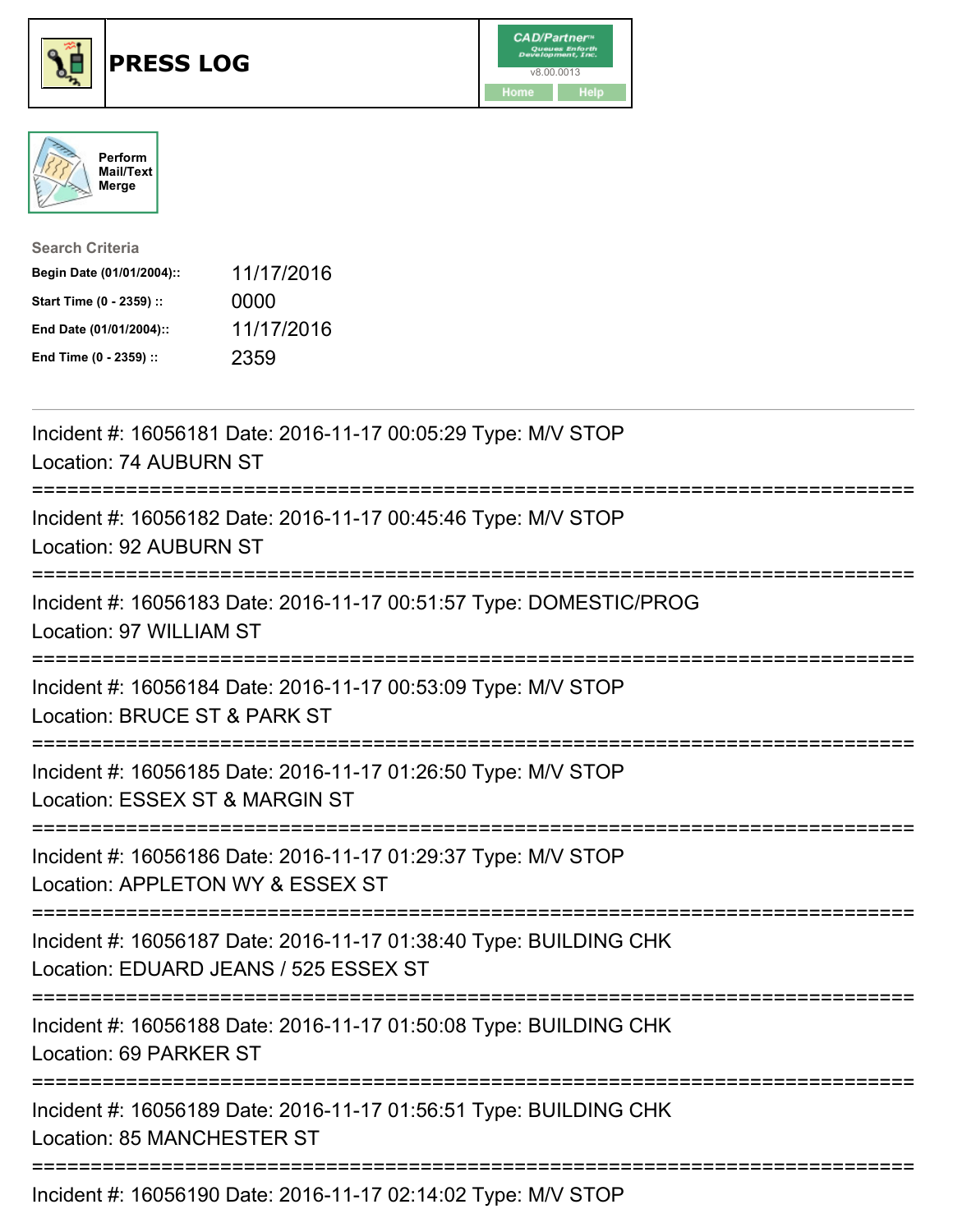| Location: 700 ESSEX ST                                                                                                           |
|----------------------------------------------------------------------------------------------------------------------------------|
| Incident #: 16056191 Date: 2016-11-17 02:27:56 Type: M/V STOP<br>Location: RT114                                                 |
| Incident #: 16056192 Date: 2016-11-17 02:33:51 Type: M/V STOP<br>Location: 76 EUTAW ST                                           |
| Incident #: 16056193 Date: 2016-11-17 02:41:13 Type: DOMESTIC/PROG<br>Location: 628 LOWELL ST FL 2                               |
| Incident #: 16056194 Date: 2016-11-17 02:43:14 Type: M/V STOP<br>Location: 127 LEXINGTON ST<br>================================= |
| Incident #: 16056195 Date: 2016-11-17 03:00:46 Type: ALARM/BURG<br>Location: LOAN USA / 92 BROADWAY                              |
| Incident #: 16056196 Date: 2016-11-17 03:18:08 Type: DOMESTIC/PROG<br>Location: 628 LOWELL ST FL 2                               |
| Incident #: 16056197 Date: 2016-11-17 03:35:16 Type: A&B PAST<br>Location: 86 S BROADWAY                                         |
| Incident #: 16056198 Date: 2016-11-17 03:38:44 Type: ALARM/BURG<br>Location: LARRYS SERVICE / 665 HAVERHILL ST                   |
| Incident #: 16056199 Date: 2016-11-17 04:07:28 Type: ALARM/BURG<br>Location: LARRYS SERVICE / 665 HAVERHILL ST                   |
| Incident #: 16056200 Date: 2016-11-17 04:16:01 Type: NOISE ORD<br>Location: 148 WILLOW ST #BACK FL 1                             |
| Incident #: 16056201 Date: 2016-11-17 05:45:26 Type: BUILDING CHK<br>Location: LOAN USA / 92 BROADWAY                            |
| Incident #: 16056202 Date: 2016-11-17 06:00:10 Type: NOISE ORD<br>Location: 148 WILLOW ST FL 1                                   |
| Incident #: 16056203 Date: 2016-11-17 06:23:32 Type: TRESPASSING<br>Location: BANK OF AMERICA / 257 ESSEX ST                     |
| Incident #: 16056204 Date: 2016-11-17 06:58:11 Type: CLOSE STREET                                                                |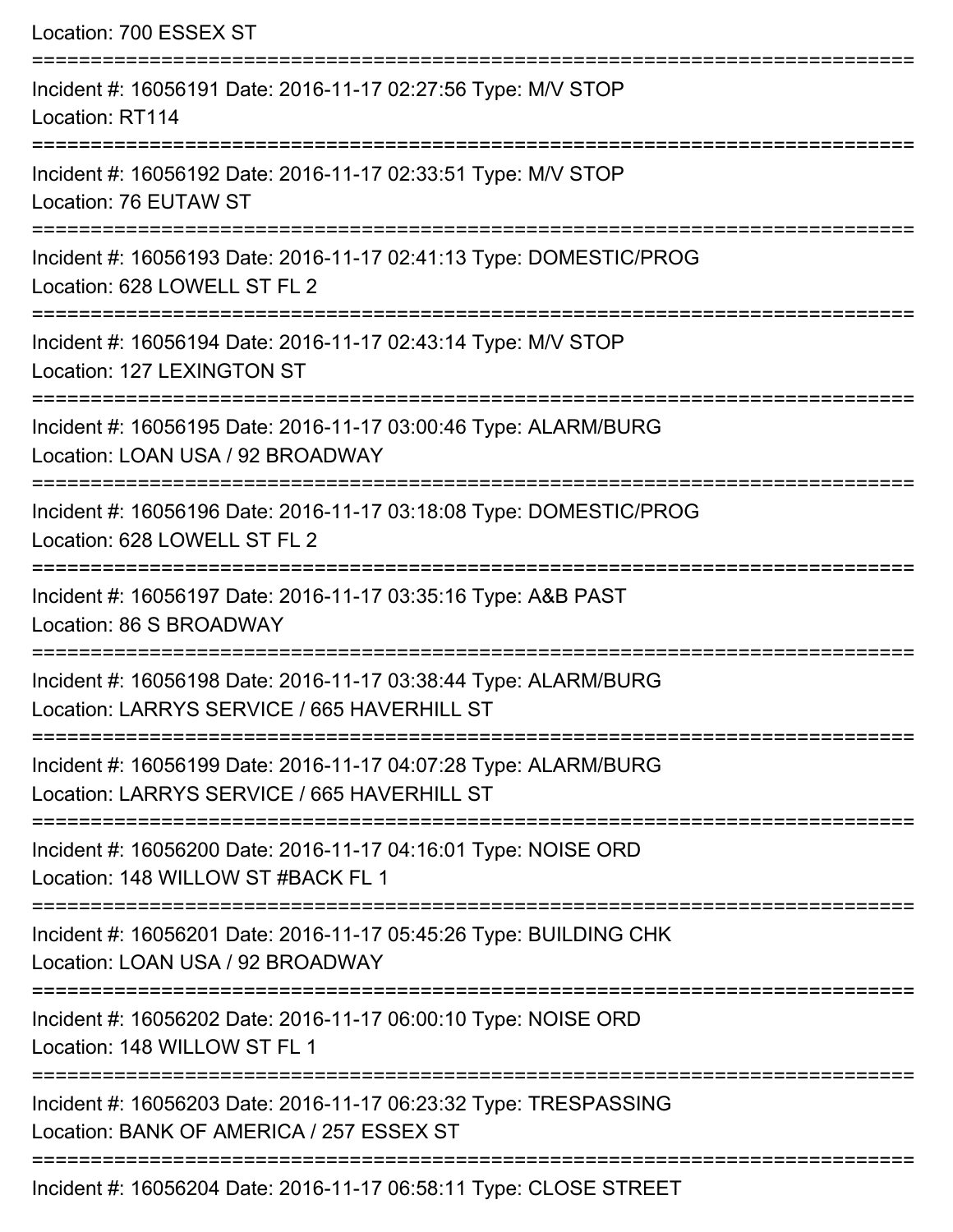| Incident #: 16056205 Date: 2016-11-17 06:59:48 Type: PARK & WALK<br>Location: 0 BROADWAY                 |
|----------------------------------------------------------------------------------------------------------|
| Incident #: 16056206 Date: 2016-11-17 07:11:52 Type: M/V STOP<br><b>Location: CURRIER ST</b>             |
| Incident #: 16056207 Date: 2016-11-17 07:15:02 Type: M/V STOP<br>Location: N PARISH RD & PHILLIPS ST     |
| Incident #: 16056208 Date: 2016-11-17 07:15:40 Type: M/V STOP<br>Location: N PARISH RD & PHILLIPS ST     |
| Incident #: 16056209 Date: 2016-11-17 07:19:27 Type: M/V STOP<br>Location: BERKELEY ST & FERN ST         |
| Incident #: 16056210 Date: 2016-11-17 07:25:11 Type: M/V STOP<br>Location: LAWRENCE ST & SUNSET AV       |
| Incident #: 16056211 Date: 2016-11-17 07:28:12 Type: CLOSE STREET<br>Location: CURRIER ST & WILMOT ST    |
| Incident #: 16056212 Date: 2016-11-17 07:34:12 Type: M/V STOP<br>Location: ANDOVER ST & PARKER ST        |
| Incident #: 16056213 Date: 2016-11-17 07:36:35 Type: CLOSE STREET<br>Location: ANDOVER ST & BLANCHARD ST |
| Incident #: 16056214 Date: 2016-11-17 07:39:19 Type: M/V STOP<br>Location: CANAL ST & MILL ST            |
| Incident #: 16056215 Date: 2016-11-17 07:49:43 Type: M/V STOP<br>Location: APPLETON ST & METHUEN ST      |
| Incident #: 16056216 Date: 2016-11-17 07:50:46 Type: M/V STOP<br>Location: GILBERT ST & S BROADWAY       |
| Incident #: 16056217 Date: 2016-11-17 07:53:04 Type: M/V STOP<br>Location: COMMON ST & FRANKLIN ST       |
| Incident #: 16056218 Date: 2016-11-17 08:13:40 Type: SUS PERS/MV                                         |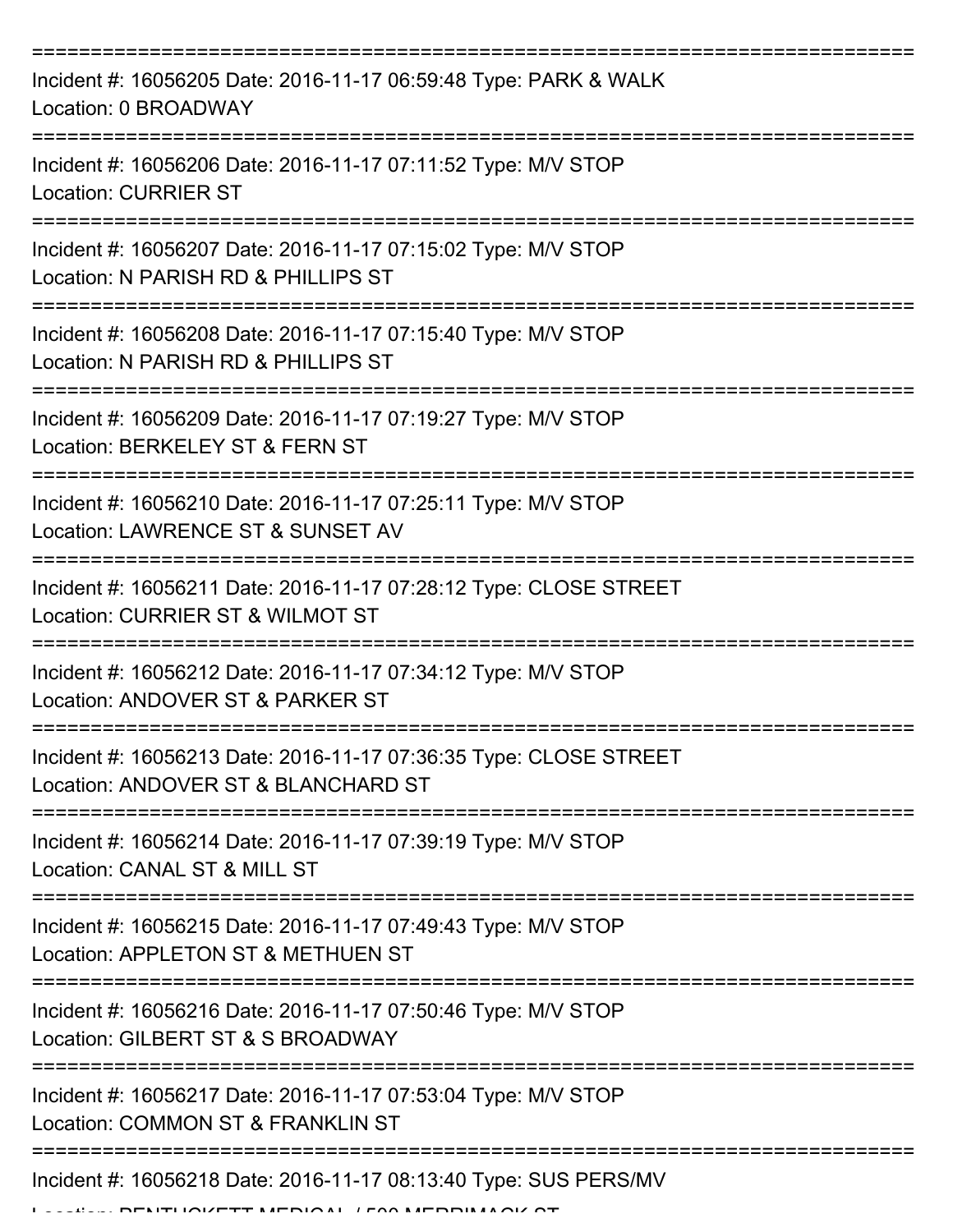| Incident #: 16056219 Date: 2016-11-17 08:19:40 Type: TOW OF M/V<br>Location: 83 WEST ST                                        |
|--------------------------------------------------------------------------------------------------------------------------------|
| Incident #: 16056220 Date: 2016-11-17 08:48:27 Type: B&E/MV/PAST<br>Location: 52 GILBERT ST                                    |
| Incident #: 16056221 Date: 2016-11-17 09:16:16 Type: ALARM/BURG<br>Location: 15 TEXAS AV                                       |
| Incident #: 16056222 Date: 2016-11-17 09:24:16 Type: MAL DAMAGE<br>Location: 108 ALLSTON ST                                    |
| Incident #: 16056223 Date: 2016-11-17 09:25:08 Type: CLOSE STREET<br>Location: DORCHESTER ST & S UNION ST                      |
| Incident #: 16056224 Date: 2016-11-17 09:27:29 Type: M/V STOP<br>Location: 42 BEACON                                           |
| Incident #: 16056225 Date: 2016-11-17 09:49:33 Type: CLOSE STREET<br>Location: ESSEX ST & FRANKLIN ST                          |
| Incident #: 16056226 Date: 2016-11-17 09:50:53 Type: CK WELL BEING<br>Location: 280 MERRIMACK ST                               |
| Incident #: 16056227 Date: 2016-11-17 09:51:41 Type: ANIMAL COMPL<br><b>Location: AVON ST</b>                                  |
| -----------------<br>Incident #: 16056231 Date: 2016-11-17 09:51:50 Type: CLOSE STREET<br>Location: DORCHESTER ST & S UNION ST |
| Incident #: 16056228 Date: 2016-11-17 09:54:14 Type: MEDIC SUPPORT<br>Location: 10 EMBANKMENT RD                               |
| Incident #: 16056230 Date: 2016-11-17 09:54:51 Type: FRAUD<br>Location: 198 JACKSON ST                                         |
| Incident #: 16056229 Date: 2016-11-17 09:55:01 Type: M/V STOP<br><b>Location: CENTRAL BRIDGE</b>                               |
| Incident #: 16056232 Date: 2016-11-17 10:00:47 Type: NOTIFICATION                                                              |

Location: 503 HAMPSHIPE ST EL 1ST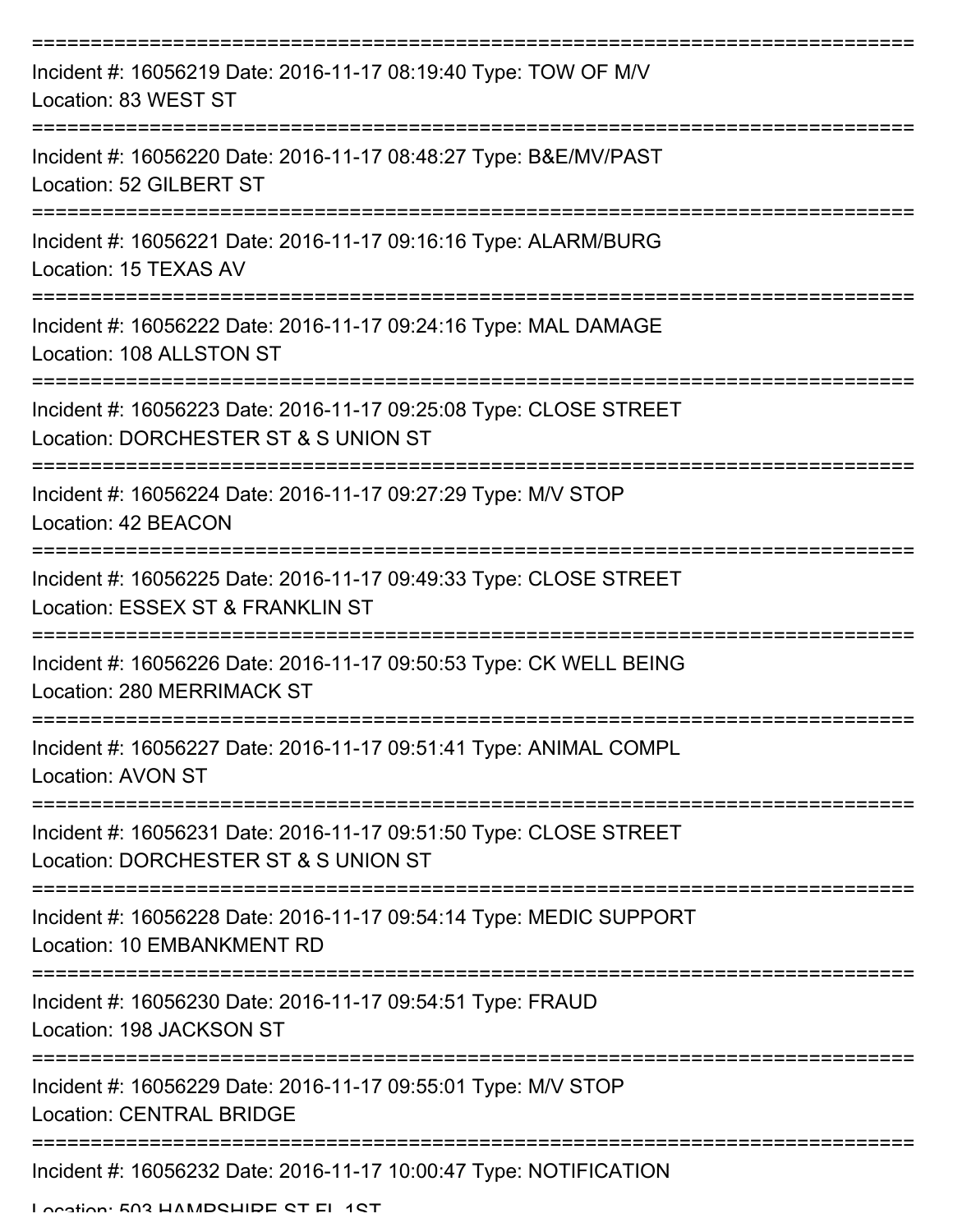| Incident #: 16056233 Date: 2016-11-17 10:02:15 Type: PARK & WALK<br><b>Location: S UNION</b>            |
|---------------------------------------------------------------------------------------------------------|
| Incident #: 16056234 Date: 2016-11-17 10:05:17 Type: SUS PERS/MV<br>Location: 280 MERRIMACK ST          |
| Incident #: 16056235 Date: 2016-11-17 10:07:53 Type: FRAUD<br>Location: 133 MYRTLE ST                   |
| Incident #: 16056236 Date: 2016-11-17 10:24:17 Type: TOW OF M/V<br>Location: 451 HAMPSHIRE ST           |
| Incident #: 16056237 Date: 2016-11-17 10:35:14 Type: M/V STOP<br>Location: S UNION ST & WINTHROP AV     |
| Incident #: 16056239 Date: 2016-11-17 10:37:46 Type: FRAUD<br>Location: 308 MARKET ST                   |
| Incident #: 16056238 Date: 2016-11-17 10:39:40 Type: WARRANT SERVE<br>Location: 80 HAVERHILL ST         |
| Incident #: 16056240 Date: 2016-11-17 10:42:32 Type: M/V STOP<br>Location: 141 PARKER ST                |
| Incident #: 16056241 Date: 2016-11-17 10:48:49 Type: INVEST CONT<br>Location: 60 ISLAND ST              |
| ================<br>Incident #: 16056242 Date: 2016-11-17 10:51:08 Type: M/V STOP<br>Location: RT 114   |
| Incident #: 16056243 Date: 2016-11-17 10:52:54 Type: COUNTERFEIT<br>Location: 191 S UNION ST            |
| Incident #: 16056244 Date: 2016-11-17 10:55:46 Type: M/V STOP<br>Location: ANDOVER ST & BLANCHARD ST    |
| Incident #: 16056245 Date: 2016-11-17 11:07:09 Type: M/V STOP<br>Location: BROADWAY & LOWELL ST         |
| Incident #: 16056246 Date: 2016-11-17 11:12:42 Type: DOMESTIC/PAST<br>$L$ costion: $75$ DAII FV CT FL 4 |

Location: 75 BAILEY ST FL 1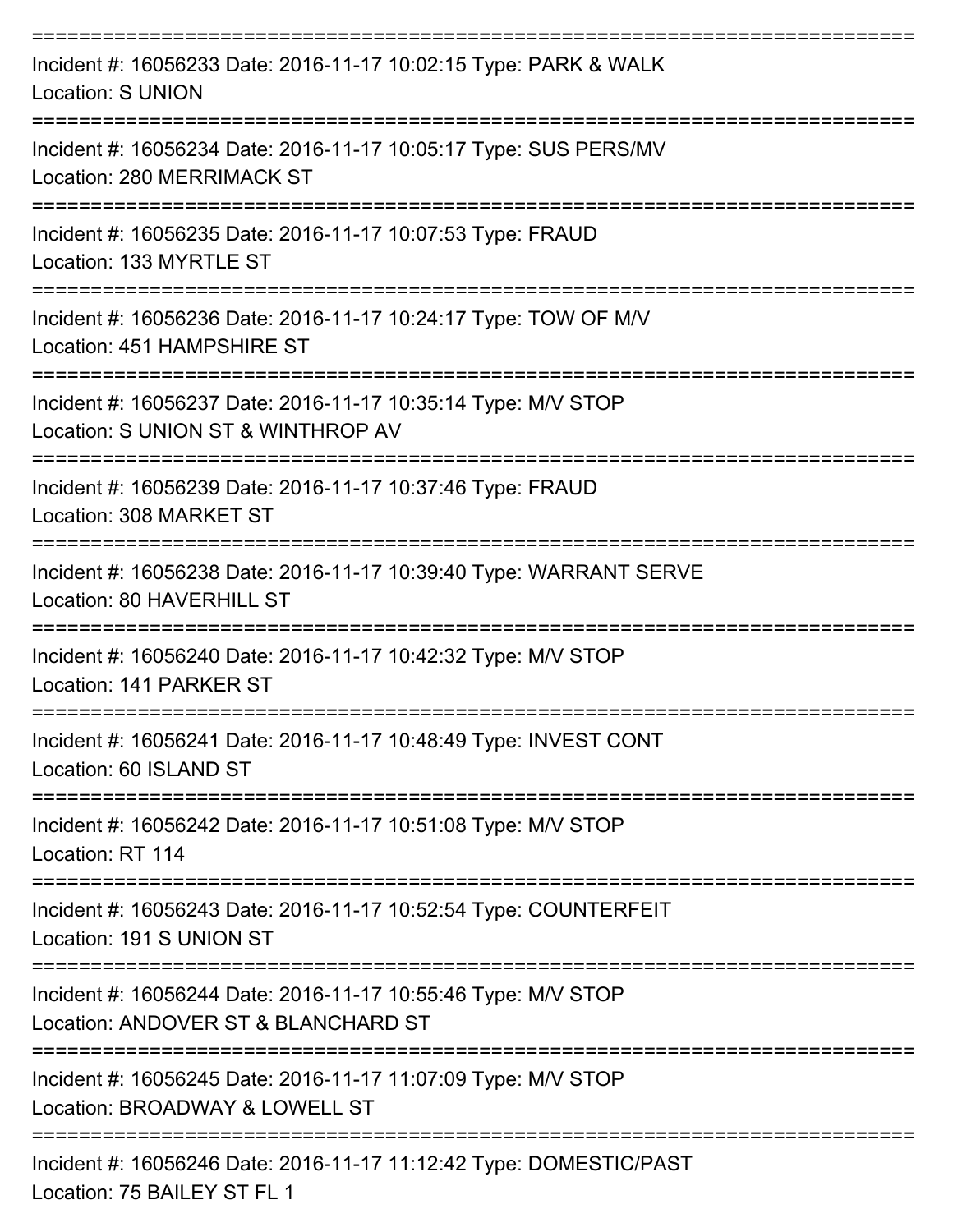| Incident #: 16056247 Date: 2016-11-17 11:18:29 Type: TOW OF M/V<br>Location: 110 MARKET ST                                            |
|---------------------------------------------------------------------------------------------------------------------------------------|
| Incident #: 16056248 Date: 2016-11-17 11:23:35 Type: 209A/SERVE<br>Location: 18 SUMMIT AV                                             |
| Incident #: 16056249 Date: 2016-11-17 11:25:43 Type: M/V STOP<br>Location: HALLENAN AV & HAVERHILL ST<br>========================     |
| Incident #: 16056250 Date: 2016-11-17 11:29:03 Type: TOW OF M/V<br>Location: 117 EXCHANGE ST                                          |
| Incident #: 16056251 Date: 2016-11-17 11:39:04 Type: PARK & WALK<br>Location: 0 BROADWAY                                              |
| Incident #: 16056252 Date: 2016-11-17 11:41:54 Type: AUTO ACC/NO PI<br>Location: 364 MERRIMACK ST #REAR FL BLDG J                     |
| :====================================<br>Incident #: 16056253 Date: 2016-11-17 11:43:46 Type: TOW OF M/V<br>Location: 101 THOREAU WAY |
| Incident #: 16056254 Date: 2016-11-17 11:48:31 Type: TOW OF M/V<br>Location: 5 LEA ST                                                 |
| Incident #: 16056255 Date: 2016-11-17 11:49:43 Type: MEDIC SUPPORT<br>Location: 73 WINTHROP AV                                        |
| Incident #: 16056256 Date: 2016-11-17 11:53:59 Type: ALARM/BURG<br>Location: 2 INMAN ST #17                                           |
| Incident #: 16056257 Date: 2016-11-17 11:56:01 Type: INVEST CONT<br>Location: 92 IRENE ST                                             |
| Incident #: 16056258 Date: 2016-11-17 11:58:16 Type: GENERAL SERV<br>Location: OASIS ADULT HEALTH CENTER / 120 BROADWAY               |
| Incident #: 16056259 Date: 2016-11-17 11:59:00 Type: M/V STOP<br>Location: AMESBURY ST & CANAL ST                                     |
| Incident #: 16056261 Date: 2016-11-17 12:25:48 Type: MV/BLOCKING<br>Location: 2 EVERETT ST                                            |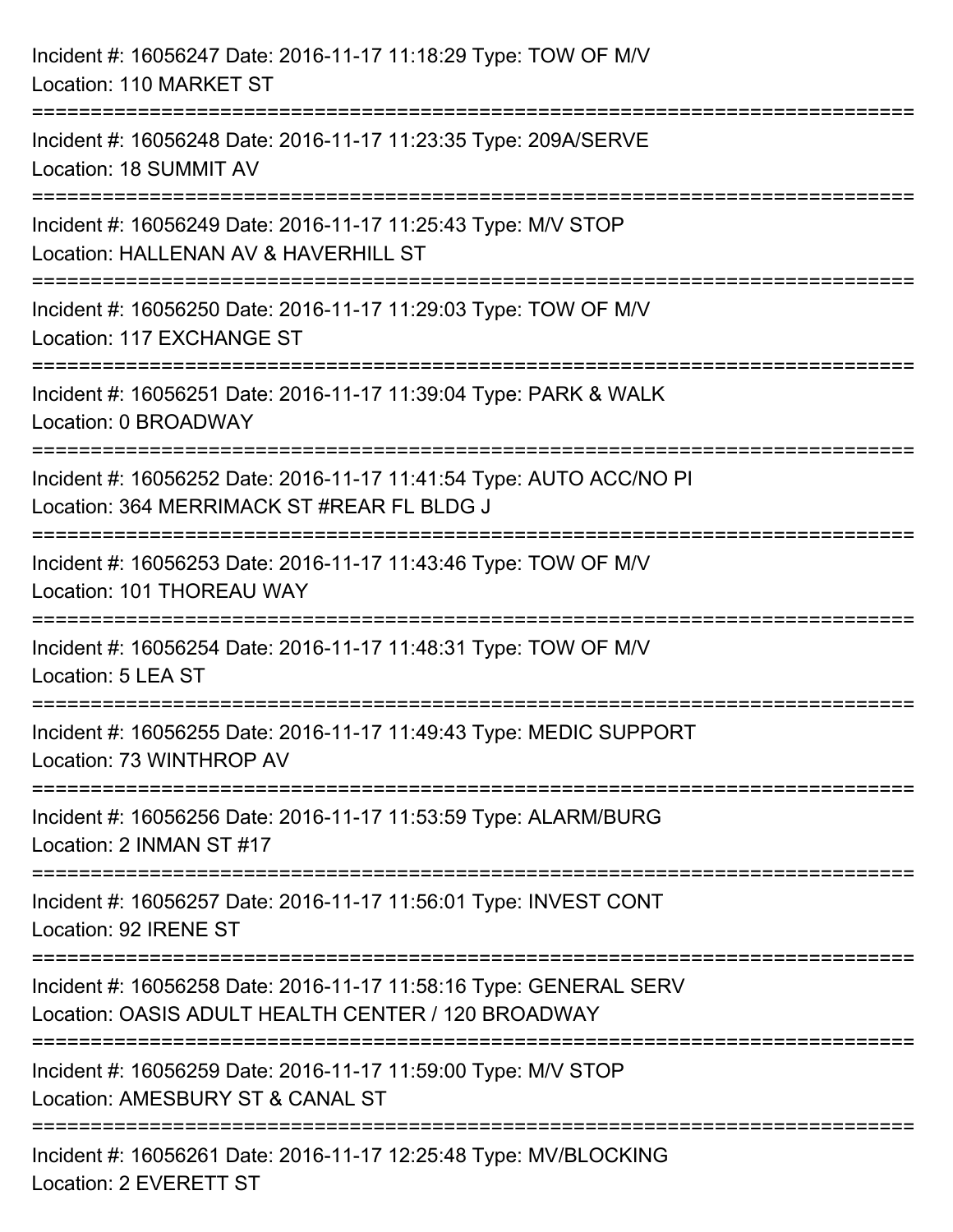| Incident #: 16056260 Date: 2016-11-17 12:26:01 Type: M/V STOP<br>Location: FRANKLIN ST & LOWELL ST      |
|---------------------------------------------------------------------------------------------------------|
| Incident #: 16056262 Date: 2016-11-17 12:56:41 Type: M/V STOP<br>Location: LAWRENCE ST & OAK ST         |
| Incident #: 16056263 Date: 2016-11-17 13:04:41 Type: LOST PROPERTY<br>Location: 260 E HAVERHILL ST #9   |
| Incident #: 16056264 Date: 2016-11-17 13:10:15 Type: WARRANT SERVE<br>Location: 24 BROMFIELD ST         |
| Incident #: 16056265 Date: 2016-11-17 13:11:26 Type: HARASSMENT<br>Location: 14 BEACON ST #2            |
| Incident #: 16056266 Date: 2016-11-17 13:27:42 Type: INVESTIGATION<br><b>Location: 2 LAWRENCE ST</b>    |
| Incident #: 16056267 Date: 2016-11-17 13:31:50 Type: M/V STOP<br>Location: 459 HAMPSHIRE ST             |
| Incident #: 16056269 Date: 2016-11-17 13:33:10 Type: LARCENY/PAST<br>Location: MILFORD ST & UNION ST    |
| Incident #: 16056268 Date: 2016-11-17 13:33:32 Type: AUTO ACC/NO PI<br>Location: 19 BLANCHARD ST        |
| Incident #: 16056270 Date: 2016-11-17 13:59:31 Type: MEDIC SUPPORT<br>Location: 44 PLEASANT ST          |
| Incident #: 16056271 Date: 2016-11-17 13:59:42 Type: M/V STOP<br>Location: HAMPSHIRE ST & LOWELL ST     |
| Incident #: 16056272 Date: 2016-11-17 14:04:26 Type: M/V STOP<br>Location: BROADWAY & HAVERHILL ST      |
| Incident #: 16056273 Date: 2016-11-17 14:14:08 Type: AUTO ACC/NO PI<br>Location: BERKELEY ST & BRUCE ST |
| Incident #: 16056274 Date: 2016-11-17 14:24:56 Type: ASSIST FIRE<br>Location: 44 UNION ST               |

===========================================================================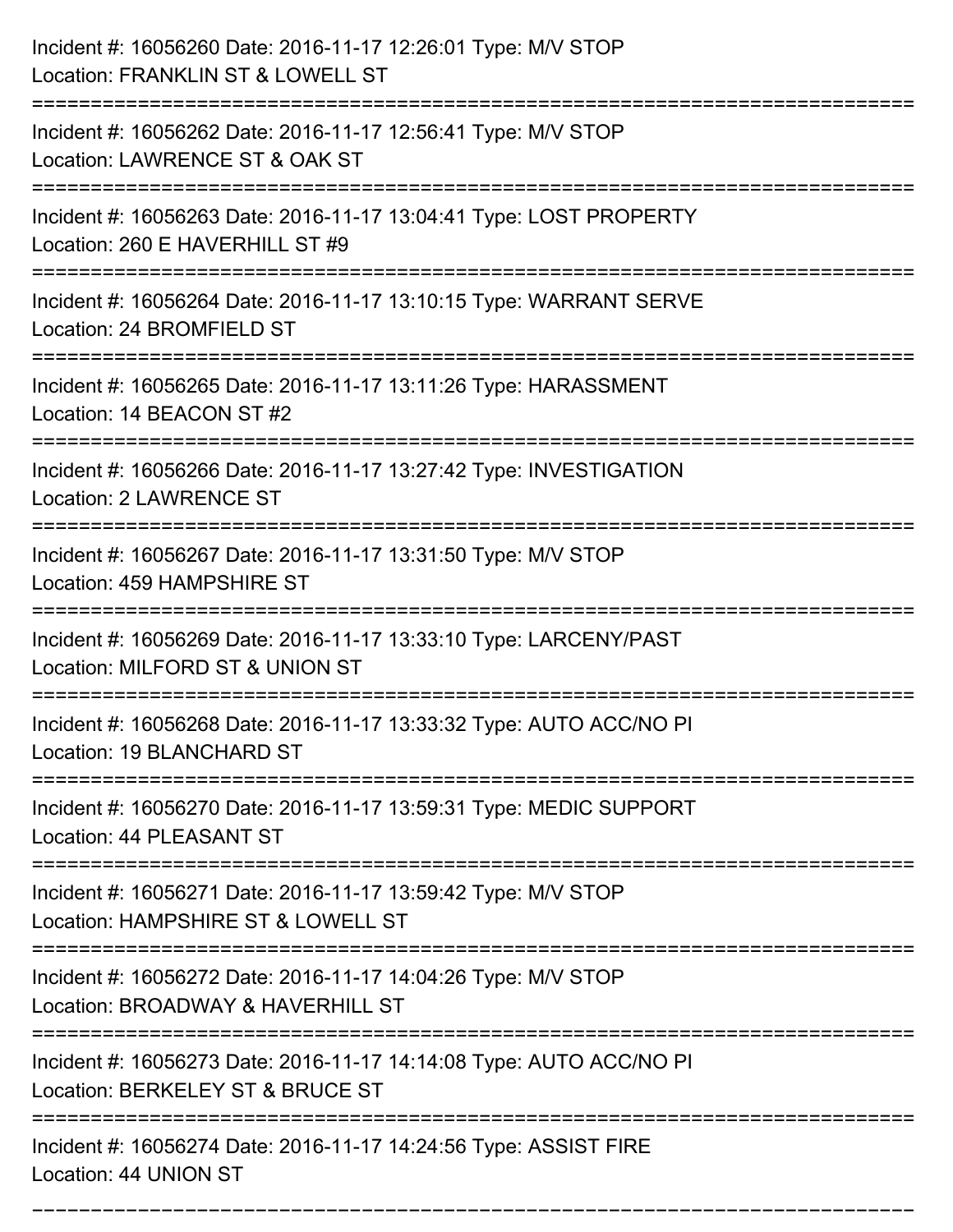| Incident #: 16056275 Date: 2016-11-17 14:39:55 Type: DOMESTIC/PROG<br>Location: OAK ST & SHORT ST                                  |
|------------------------------------------------------------------------------------------------------------------------------------|
| Incident #: 16056276 Date: 2016-11-17 14:51:47 Type: AUTO ACC/PI<br>Location: CANAL ST & MILL ST                                   |
| Incident #: 16056277 Date: 2016-11-17 14:52:44 Type: MEDIC SUPPORT<br>Location: 90 LOWELL ST                                       |
| Incident #: 16056278 Date: 2016-11-17 15:04:16 Type: SUICIDE ATTEMPT<br>Location: WALGREENS / 220 S BROADWAY                       |
| Incident #: 16056279 Date: 2016-11-17 15:10:13 Type: GENERAL SERV<br>Location: 44 PLEASANT ST                                      |
| Incident #: 16056280 Date: 2016-11-17 15:10:45 Type: DOMESTIC/PAST<br>Location: 44 HOLLY ST FL 1                                   |
| Incident #: 16056281 Date: 2016-11-17 15:25:10 Type: DRUG VIO<br>Location: 49 BLANCHARD ST                                         |
| Incident #: 16056282 Date: 2016-11-17 15:43:59 Type: CK WELL BEING<br>Location: 110 FARLEY ST                                      |
| Incident #: 16056283 Date: 2016-11-17 15:59:52 Type: HIT & RUN M/V<br>Location: 12 TREMONT ST                                      |
| Incident #: 16056284 Date: 2016-11-17 16:05:43 Type: WARRANT SERVE<br>Location: 80 HAVERHILL ST                                    |
| Incident #: 16056285 Date: 2016-11-17 16:05:58 Type: CK WELL BEING<br>Location: 56 OSGOOD ST                                       |
| Incident #: 16056286 Date: 2016-11-17 16:18:57 Type: MEDIC SUPPORT<br>Location: 24 LORING ST FL 3                                  |
| Incident #: 16056287 Date: 2016-11-17 16:19:26 Type: M/V STOP<br>Location: 12 METHUEN                                              |
| :==========================<br>Incident #: 16056288 Date: 2016-11-17 16:25:47 Type: PARK & WALK<br><b>Location: 51 LAWRENCE ST</b> |
|                                                                                                                                    |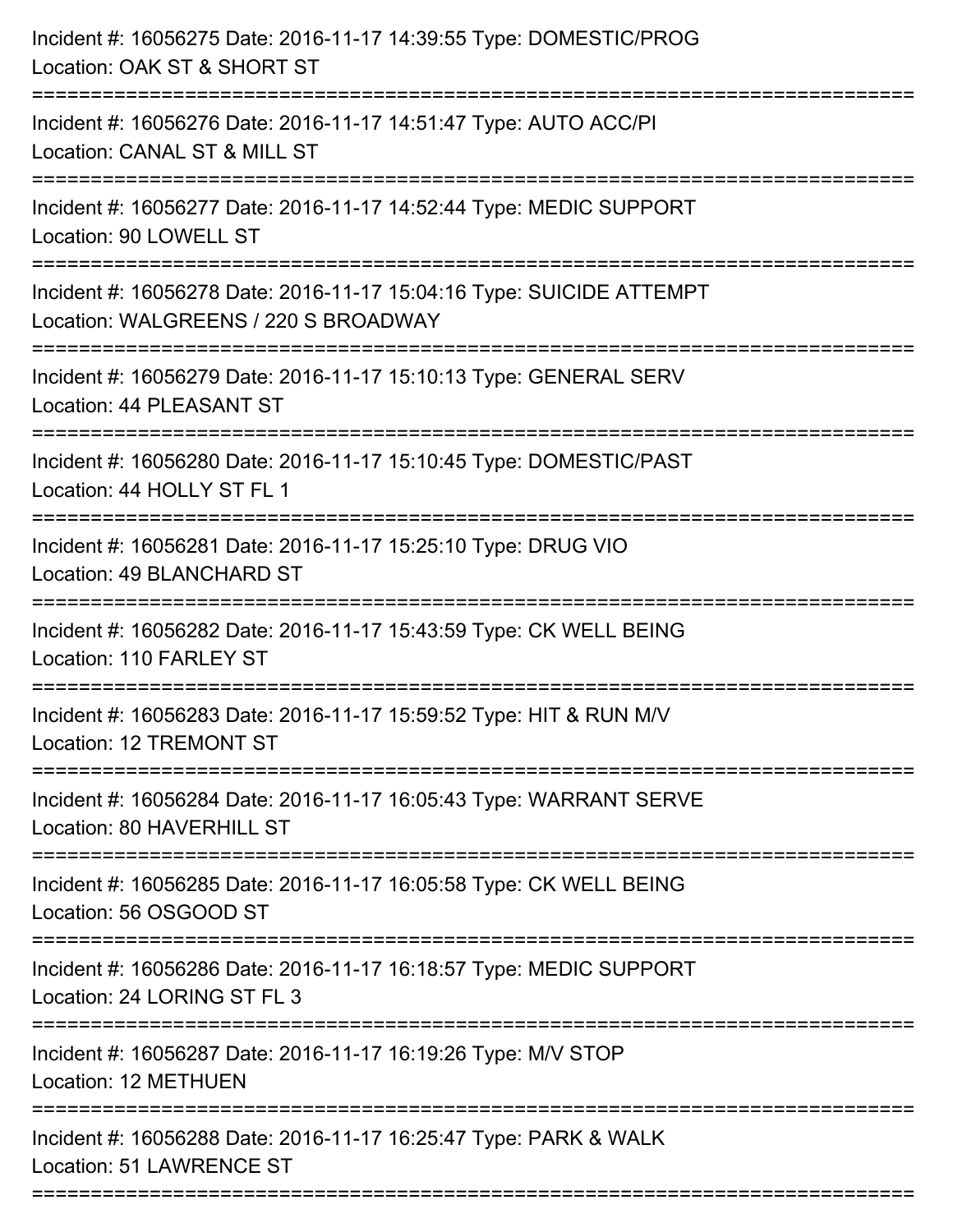Location: 35 SARGENT ST

| Incident #: 16056290 Date: 2016-11-17 16:41:52 Type: SEX OFF. PAST<br>Location: 40 ALDER ST                                    |
|--------------------------------------------------------------------------------------------------------------------------------|
| Incident #: 16056291 Date: 2016-11-17 16:53:58 Type: AUTO ACC/NO PI<br>Location: NEW BALANCE ATHLETIC SHOE CORP / 5 S UNION ST |
| Incident #: 16056292 Date: 2016-11-17 17:25:08 Type: AUTO ACC/NO PI<br>Location: 420 WINTHROP AV                               |
| Incident #: 16056293 Date: 2016-11-17 17:45:36 Type: M/V STOP<br>Location: AMESBURY ST & LOWELL ST                             |
| Incident #: 16056294 Date: 2016-11-17 17:59:34 Type: HIT & RUN M/V<br><b>Location: 64 MANCHESTER ST</b>                        |
| Incident #: 16056295 Date: 2016-11-17 18:16:22 Type: HIT & RUN M/V<br>Location: ACTON ST & BROADWAY                            |
| Incident #: 16056296 Date: 2016-11-17 18:18:52 Type: DOMESTIC/PROG<br>Location: 110 RIVER POINTE WY                            |
| Incident #: 16056297 Date: 2016-11-17 18:21:11 Type: AUTO ACC/NO PI<br>Location: LAWRENCE PUBLIC LIBRARY / 51 LAWRENCE ST      |
| Incident #: 16056298 Date: 2016-11-17 18:25:47 Type: 209A/SERVE<br>Location: 104 CAMBRIDGE ST                                  |
| Incident #: 16056299 Date: 2016-11-17 18:34:54 Type: 209A/SERVE<br>Location: 75 BAILEY ST                                      |
| Incident #: 16056300 Date: 2016-11-17 18:35:43 Type: GENERAL SERV<br>Location: MERRIMACK ST & S UNION ST                       |
| Incident #: 16056301 Date: 2016-11-17 18:49:28 Type: MEDIC SUPPORT<br>Location: 576 HOWARD ST #3 FL 3                          |
| Incident #: 16056302 Date: 2016-11-17 18:59:09 Type: SUS PERS/MV<br>Location: CORBETT RD & SYLVESTER ST                        |
|                                                                                                                                |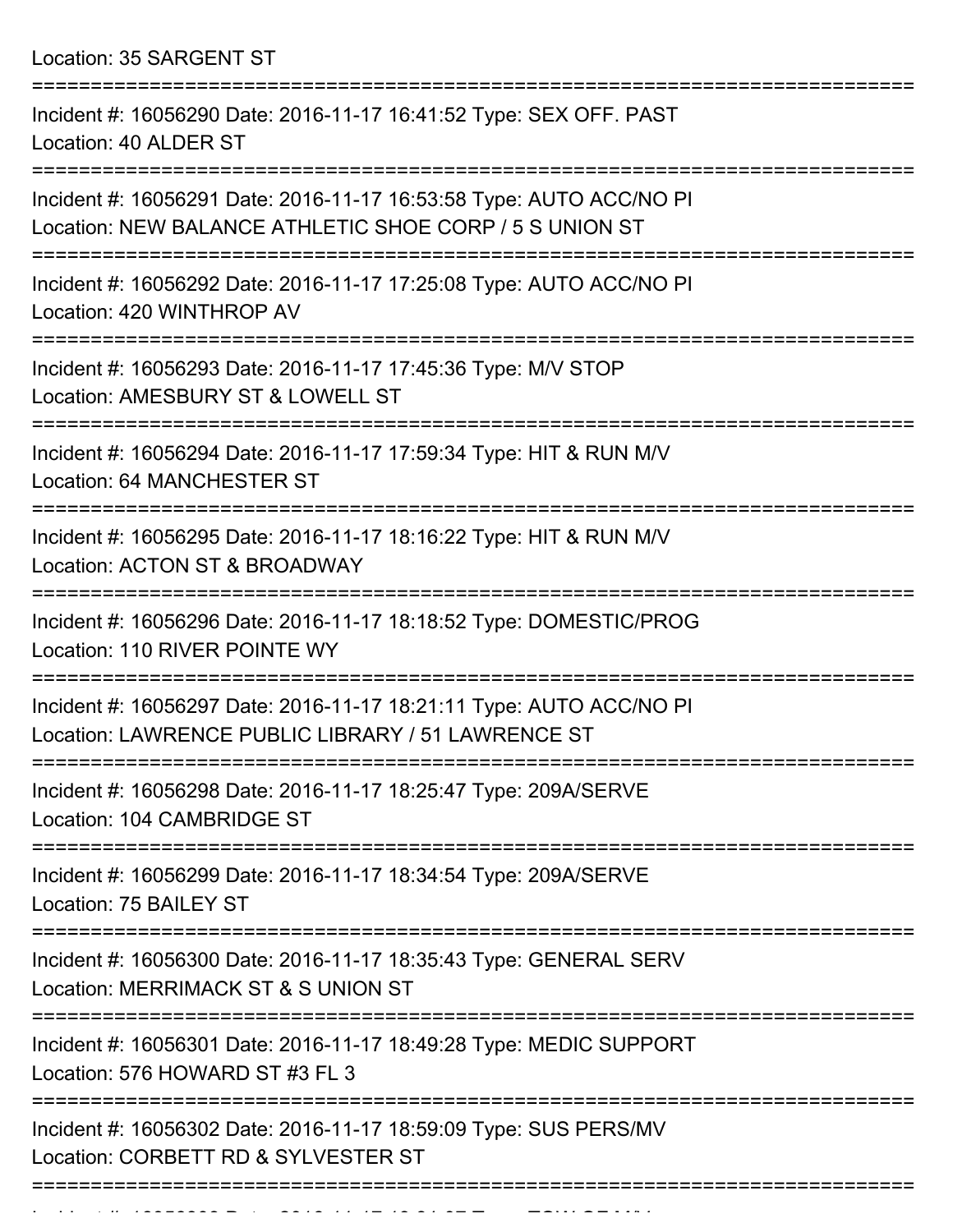| Location: COMMONWEALTH MOTORS / 1 COMMONWEALTH DR                                                                                                                                           |
|---------------------------------------------------------------------------------------------------------------------------------------------------------------------------------------------|
| Incident #: 16056304 Date: 2016-11-17 19:38:05 Type: M/V STOP<br>Location: LAWRENCE ST & TRENTON ST<br>---------------------                                                                |
| Incident #: 16056305 Date: 2016-11-17 19:44:45 Type: AUTO ACC/UNK PI<br>Location: S BROADWAY & SALEM ST                                                                                     |
| Incident #: 16056306 Date: 2016-11-17 19:50:04 Type: SUS PERS/MV<br><b>Location: FLORENCE ST</b>                                                                                            |
| Incident #: 16056307 Date: 2016-11-17 20:03:32 Type: M/V STOP<br>Location: FALLS BRIDGE / null                                                                                              |
| Incident #: 16056308 Date: 2016-11-17 20:05:18 Type: M/V STOP<br>Location: CANAL ST & HAMPSHIRE ST                                                                                          |
| :=====================<br>=====================================<br>Incident #: 16056309 Date: 2016-11-17 20:15:13 Type: M/V STOP<br>Location: ESSEX ST & JACKSON ST<br>-------------------- |
| Incident #: 16056310 Date: 2016-11-17 20:17:48 Type: RECOV/STOL/MV<br>Location: 127 BOWDOIN ST                                                                                              |
| Incident #: 16056311 Date: 2016-11-17 20:23:42 Type: M/V STOP<br>Location: ESSEX ST & FRANKLIN ST                                                                                           |
| Incident #: 16056312 Date: 2016-11-17 20:29:43 Type: M/V STOP<br>Location: HAMPSHIRE ST & LOWELL ST                                                                                         |
| Incident #: 16056313 Date: 2016-11-17 20:30:19 Type: M/V STOP<br>Location: GARDEN ST & NEWBURY ST                                                                                           |
| Incident #: 16056314 Date: 2016-11-17 20:33:07 Type: NOISE ORD<br>Location: HAFFNERS CAR WASH / 330 S BROADWAY                                                                              |
| Incident #: 16056315 Date: 2016-11-17 20:36:13 Type: AUTO ACC/UNK PI<br>Location: FALLS BRIDGE / null                                                                                       |
| Incident #: 16056316 Date: 2016-11-17 20:40:59 Type: M/V STOP<br>Location: ELM ST & UNION ST                                                                                                |
|                                                                                                                                                                                             |